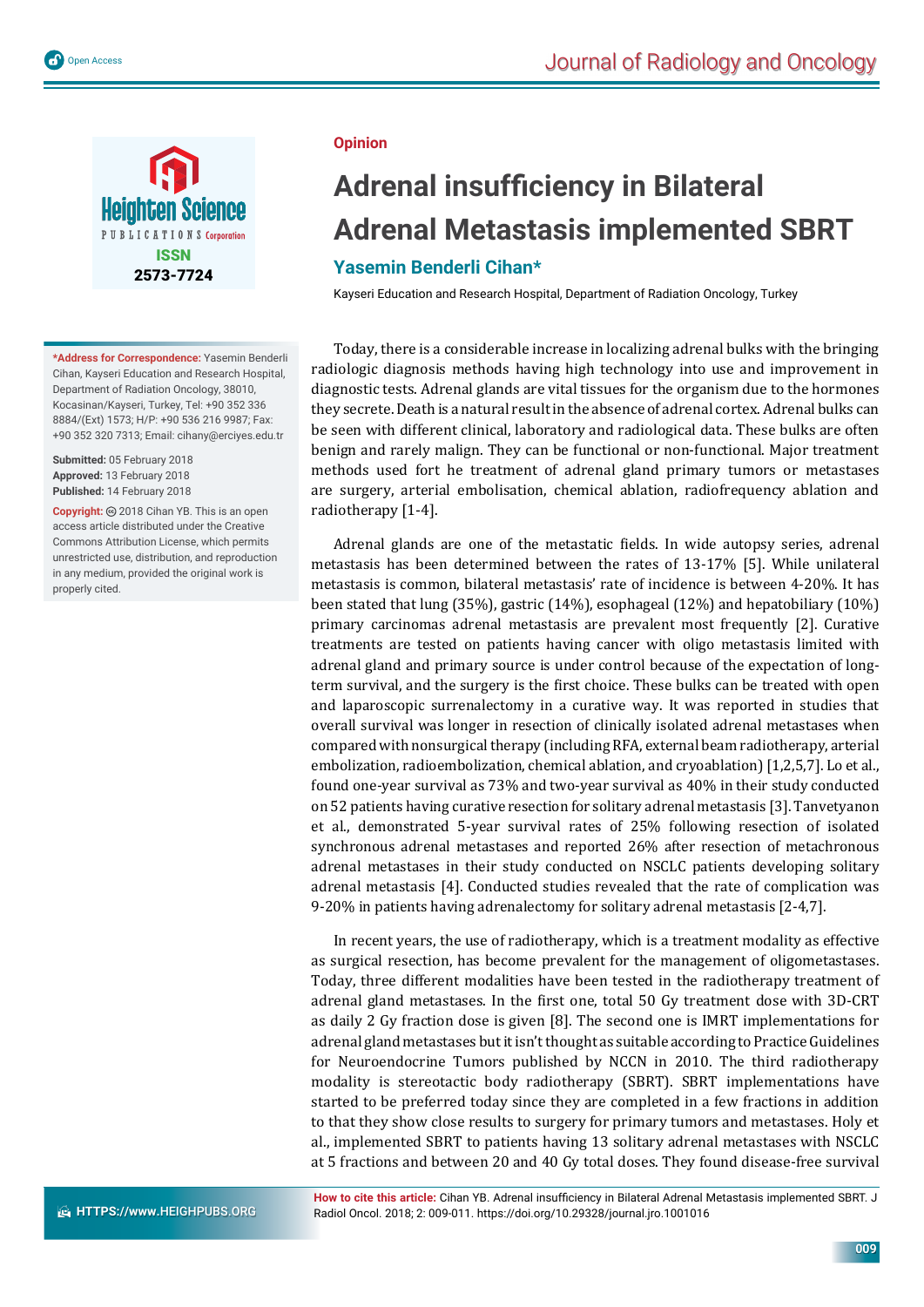

as median 12 months, overall survival as median 23 months and local control rate as 77% [9]. In SBRT implementations for different cancer types determined 30 adrenal metastases, Chawla et al., reported the rates of one-year survival, local control and distant metastasis as 44%, 55% and 13% respectively [10]. In Casamassima et al.,'s study on this issue, the rate of two-year local control was found as 90% [11]. Second degree toxicity was seen in none of the above mentioned studies according to the RTOG toxicity classification. Wardak et al., reported that the patient having lung cancer that they implemented SBRT for bilateral adrenal metastases developed adrenal insufficiency depending on SBRT [6]. Ippolito et al., Reported that adrenal insuffiency may be due to both the tumor and the local treatment [12]. Incidence of symptomatic adrenal insufficiency were reported 4% [2,13]. Casamassima et al and Onishi et al studies, two grade 2 adrenal insuffiencies were reported [11,14].

Consequently, when all these data were evaluated, it is seen that SBRT use has gradually become prevalent for patients not suitable for surgery because of comorbid disease, for patients having oligometastatic cancer that are not suitable for surgery since it has vital risk to resect or that refuse surgery. However, it hasn't been clear yet that local control will be provided with how many total doses and which fraction schema. There is no agreement on the examination of the adrenal hormone axes because of the short length of life. Besides, it should be kept in mind that adrenal insufficiency can develop in patients implemented SBRT because of bilateral adrenal metastasis developing as synchronous or metachronous. The hormone levels of these patients need to be followed. More researches should be done to lighten this matter.

## **References**

- 1. Franzese C, Franceschini D, Cozzi L, D'Agostino G, Comito T, et al. Minimally Invasive Stereotactical Radio-ablation of Adrenal Metastases as an Alternative to Surgery. Cancer Res Treat. 2016; 49: 20- 28. **Ref.:** https://goo.gl/REyjKP
- 2. Lam KY, Lo CY. Metastatic tumors of the adrenal glands: a 30 year experience in a teaching hospital. Clin Endocrinol (Oxf). 2002; 56: 95-101. **Ref.:** https://goo.gl/iN86Pw
- 3. Lo CY, van Heerden JA, Soreide JA, Grant CS, Thompson GB, et al. Adrenelectomy for metastatic disease to the adrenal glands. Br J Surg. 1996; 83: 528-531. **Ref.:** https://goo.gl/fyDyYv
- 4. Tanvetyanon T, Robinson LA, Schell MJ, Strong VE, Kapoor R, et al. Outcomes of adrenalectomy for isolated synchronous versus metachronous adrenal metastases in non small cell lung cancer. A systematic review and pooled analysis. J Clin Oncol. 2008; 26: 1142-1147. **Ref.:** https://goo.gl/kjKHdJ
- 5. Desai A, Rai H, Haas J, Witten M1, Blacksburg S, et al. Retrospective Review of CyberKnife Stereotactic Body Radiotherapy for AdrenalTumors (Primary and Metastatic): Winthrop University Hospital Experience. Front Oncol. 2015; 5: 185. **Ref.:** https://goo.gl/GbWGnN
- 6. Wardak Z, Meyer J, Ghayee H, Wilfong L, Timmerman R. Adrenal insufficiency after stereotactic body radiation therapy for bilateral adrenal metastases. Pract Radiat Oncol. 2015; 5: 177-811. **Ref.:** https://goo.gl/dRBgnY
- 7. Gunjur A, Duong C, Ball D, Siva S. Surgical and ablative therapies for the management of adrenal 'oligometastases'-A systematic review. Cancer Treat Rev. 2014; 40: 838-846. **Ref.:** https://goo.gl/TNCET1
- 8. Zeng, Tang ZC, Fan ZY, Zhou J, Qin LX, et al. Radiation therapy for adrenal gland metastases form hepatocellular carsinoma. Jpn J Clin Oncol. 2005; 35: 61-66. **Ref.:** https://goo.gl/HWGiqH
- 9. Holy, R. Piroth, M. Pinkawa, M. Eble MJ. Stereotactic body raiation therapy (SBRT) for treatment of adrenal gland metastases from non-small cell lung cancer. Strahlenther Onkol. 2011; 4: 245-251. **Ref.:** https://goo.gl/fJ3Fmo
- 10. Chawla, Chen S, Katz Y, Muhs AG, Philip A, et al. Stereotactic body radiotherapy for treatmentof adrenal metastases. Int J Radiat Oncol Biol Phys. 2009; 75: 71-75. **Ref.:** https://goo.gl/yhxVdT
- 11. Casamassima, Livi F, Masciullo L, Menichelli C, Masi L, et al. Stereotactic radiotherapy for adrenal gland metastases: university of florence experience. Int J Radiat Oncol Biol Phys. 2010; 82: 919-923. **Ref.:** https://goo.gl/oDYJr2